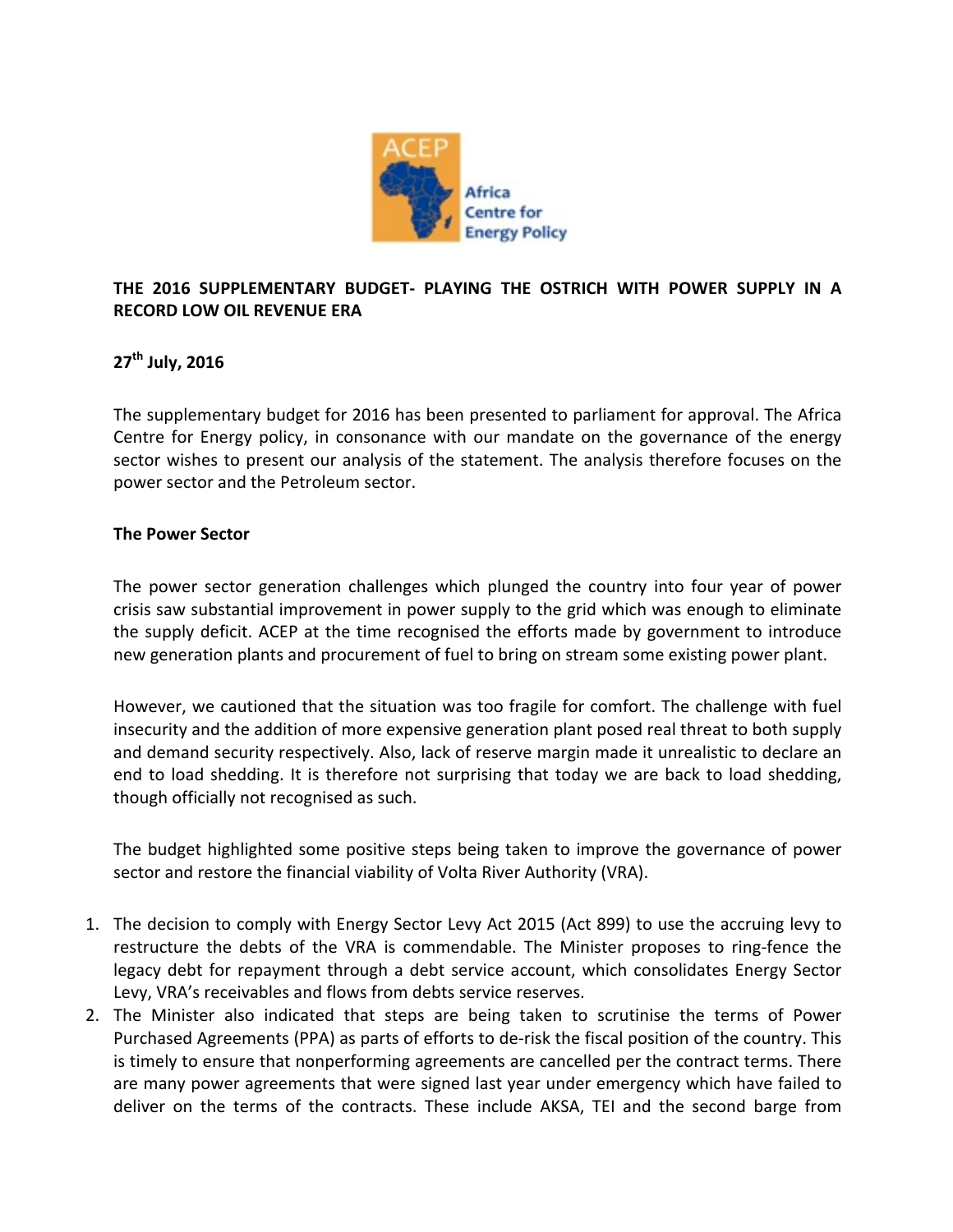Karpower. Given that the current challenge is induced by lack of fuel, investment into alternative sources of fuel should be become a focal issue.

There are also challenges in the power sector which the budget did not address sufficiently or at all:

- 1. Government has procured 400,000 barrels of crude oil for the dual thermal plants. This is helpful but the assurance needed beyond that is how to sustain timely delivery of fuel to the plants to ensure consistent supply of power from available plants. The excuses with unavailability of fuel has become too many largely because planning to exploit the advantage of dual fuel plants has been abysmal. The problem with FPSO Kwame Nkrumah should send the signal that domestic source of gas will not provide the needed supply security. This is why the failure to mention progress made on the proposed LNG projects is worrying.
- 2. It is unclear why it is still necessary for the Finance Ministry to continue to micro manage the procurement of fuel for power generation after adjusting the tariffs to raise the needed financing for the utilities. There is also no indication that this will change going forward. It is important that VRA is allowed to take control of its operation and become directly accountable for the management of the supply of power.
- 3. The minister also proposed to micro manage future financial commitments of VRA; in loan and credits to require the express permission of the Ministry of Power and Finance. This is not in keeping with the need to restructure the state agency away from direct government control, which indeed is the reason VRA is now financially paralysed. The picture being painted that VRA management is the reason for its financial woes is erroneous. The problem is the direct interference by the two ministers in the governance of the power sector. VRA made profit as recent as 2011. This can be replicated if they are allowed to simultaneously take independent decision and remain accountable to government. VRA should also be supported with sovereign, as done for private companies, to raise financing. For example, why is VRA not being supported with government guarantee to raise funds to revive T3 plant rather than selling it to Ameri.
- 4. The minister promised in the 2016 Budget to conduct a research into the impact of load shedding on businesses. This was not done in the first half of the year. Neither was any update given in the supplementary budget. The trend in electricity consumption makes this impact analysis very critical. Ghana was projected to consume 2400MW of power by the end of 2014. Given a growth rate of 10% as we are told by the energy Commission, Ghana's demand should be around 2900MW at peak in 2016. However, the trend does show that demand has actually declined, as the total peak demand today averages 2000MW. All other things being equal, this apparent contraction in energy intensity is worrisome for a country that aspires for industrialisation. We therefore need to be cautious about electricity demand projection and the number of IPPs being hurriedly mobilised with government guarantees.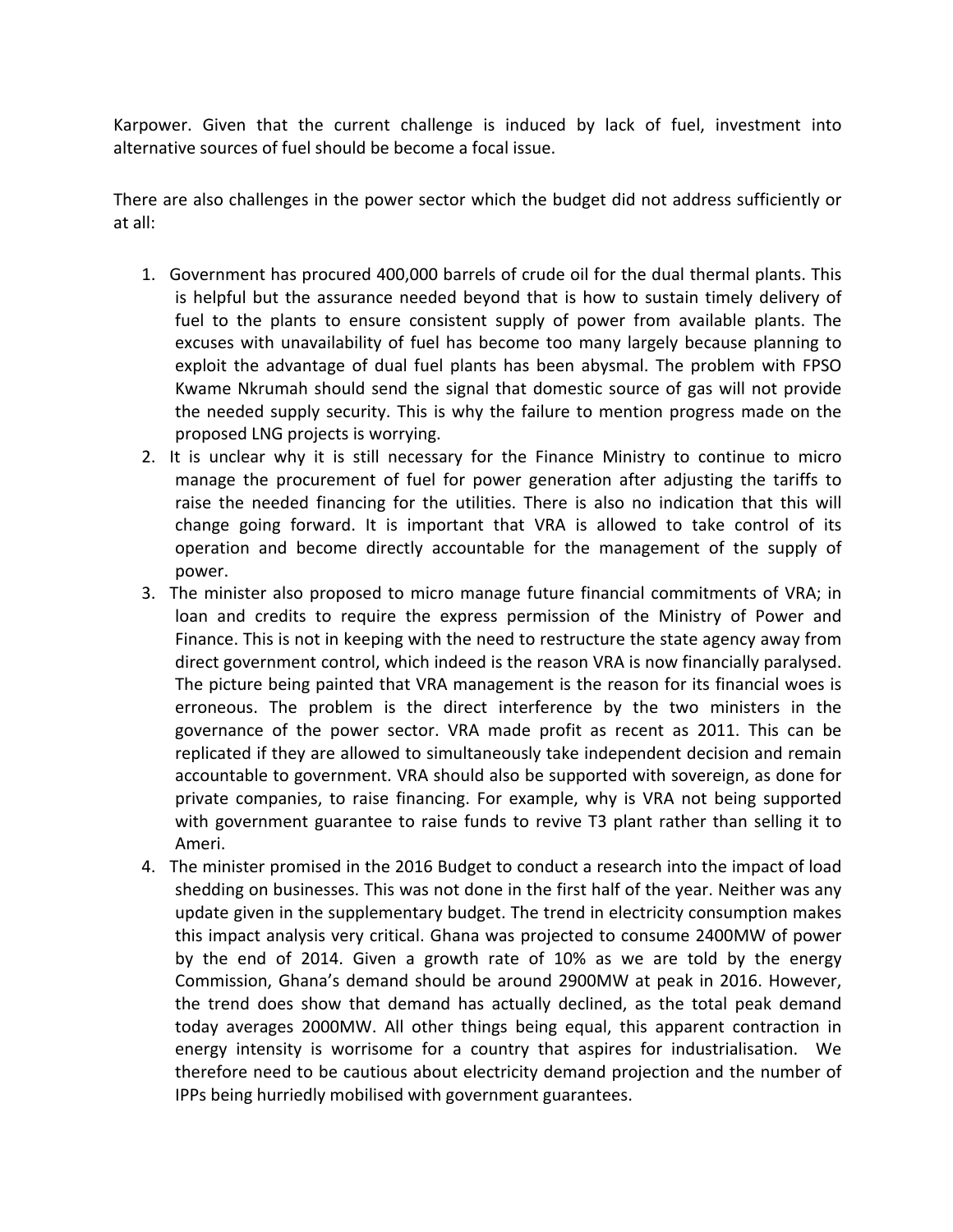- 5. Another Power Agreement which is before Parliament is Early Power 400MW thermal plant estimated to cost \$953 million. ACEP is studying the contract and its financial implication for the power sector and will come out soon with the analysis.
- 6. ACEP is worried about power supply security without Nigeria gas. Our analysis show that without Nigeria gas load management will continue at least to the end of the year. The total available capacity at Peak will be in the region of 2000MW which is equal to the 2,000MW currently demanded at Peak. This also leaves no reserve margin for unexpected loss of a generation unit given the consistent unreliability of some on the plants.

| Plant         | Available MW off-peak        | Available MW at Peak |
|---------------|------------------------------|----------------------|
| Akosombo      | 400                          | 400                  |
| $\mathsf{T1}$ | 150                          | 150                  |
| T2            | 320                          | 320                  |
| Ameri         | 235                          | 235                  |
| Karpower      | 219                          | 219                  |
| Bui           | $\qquad \qquad \blacksquare$ | 180                  |
| <b>KTTP</b>   | 90                           | 90                   |
| <b>CENIT</b>  | 105                          | 105                  |
| TT1PP         | 105                          | 105                  |
| TT2PP         | 105                          | 105                  |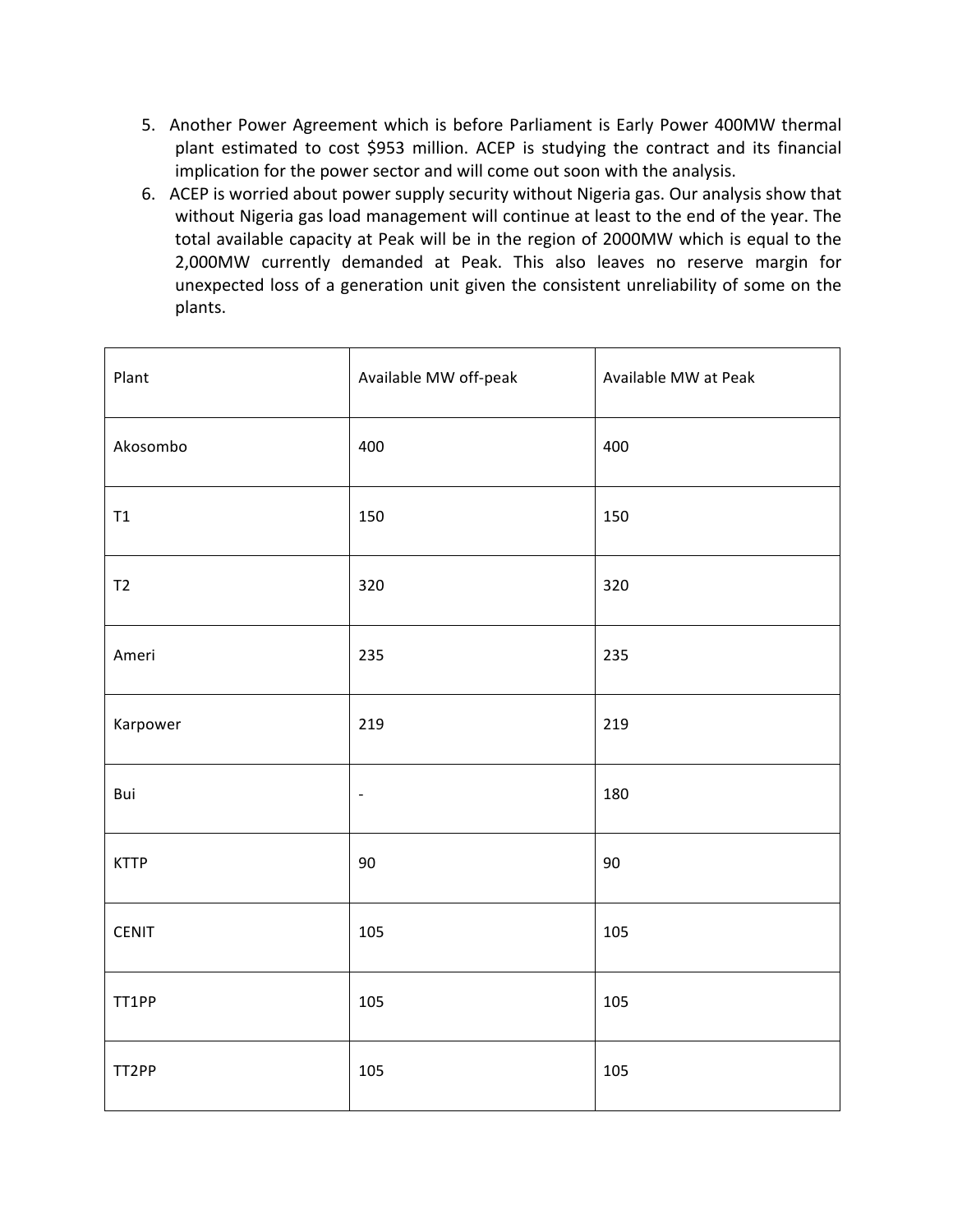| Kpone Hydro  | 40   | 80   |
|--------------|------|------|
| <b>Total</b> | 1780 | 2000 |

#### **Recommendation**

We recommend the following;

- 1. Government should take steps to cancel or renegotiate Emergency power agreement which have failed to deliver on contract terms. This could free up some capacity charges and ultimately the need to adjust tariffs to finance the charges.
- 2. Government should transfer ownership of the T3 plant to VRA and through support from the Energy Sector Levy or government guarantee acquire a new turbine for the plant. This option is better that the BOOT arrangement with Ameri who only have to invest in the turbine and own the plant for 5 years.
- 3. Immediate steps should be taken to finalise arrangement to bring in LNG to improve on fuel security.

#### **The Oil Sector**

Once again Ghana has been exposed to revenue volatility; not just resulting from decline in oil prices, but also production. This is what happens when government plays the ostrich with the boom period. For an estimated \$484.79 million in petroleum revenues for the first half of the year, government only got \$87.15million. This is the lowest revenue Ghana has ever realised since oil production started in 2010. There is no other time to appreciate the signal than now, that oil revenues should be invested as capital to aid economic diversification, failing which the budget continues to be revised on account of oil revenue shortfalls.

#### **Revenue Investments**

The expenditure of oil revenues thrives on the discretionary powers of the minister of finance. Section 21(5) of the Petroleum Revenue Management Act 2011 (Act 815), gives the Minister the discretionary powers in the absence of a National Development plan, without any consultation with the public. Even when Civil Society Groups did public consultation and advised the Minister, he rather preferred to "boom spray" the revenues to many projects, engineering time and cost overruns in projects funded with oil revenues. In the absence of strategic diversification Ghana's budget will continue to depend on oil revenues and be subjected to extreme unpredictability as a result of commodity price volatility as was seen in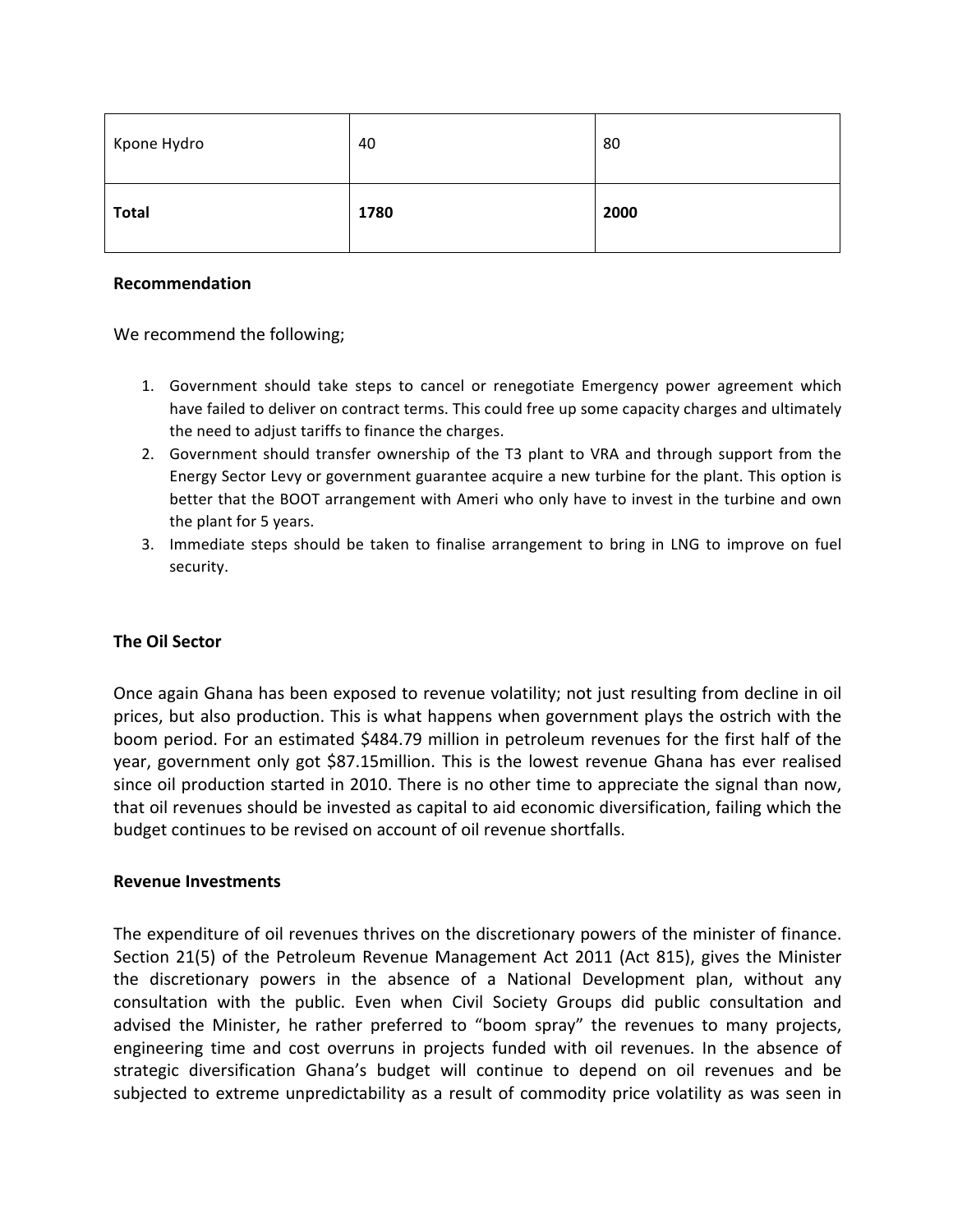the first half of the year and in 2015.

## **Stabilization Funds**

The Ghana Stabilization Fund (GSF) was established under Sections 11 and 12 of the PRMA (as amended) to primarily support the budget in times of petroleum revenue shortfalls. Between 2011 and 2015, the GSF received a total US\$604,223,296.80 from the Petroleum Holding Fund (PHF). However, about US\$376,949,906.9 (representing 62.4% of petroleum revenues transferred to the GSF) has been used for purposes other than budget relief. A total of \$335,761,690.2 was transferred to a debt service account in 2014 and the Sinking Fund in 2015 for debt repayment, while no detailed account has been provided on the use and management of a total of US\$41,188,216.74 that were transferred to the Contingency Fund in 2014 and 2015. Meanwhile, only US\$53,685,578.98 (representing a paltry 8.9% of total transfer to GSF from the PHF) have so far gone to support the budget since the establishment of the GSF in 2011. The GSF has gradually lost its essence to become a transit account for debt repayment.

The supplementary budget statement shows how the moving cap on the GSF promised in the Budget last year has been dishonoured by the Minister. In the absence of capping rules, the GSF stands the risk of mismanagement from excessive discretionary powers over decisions of acceptable thresholds that provides enough buffer to absorb shocks injected by revenue volatilities. 

Now, the Ghana Stabilization Fund (GSF) has been capped to US\$100 million, down from 2015 cap of US\$150 million. Reducing the cap on the GSF to free more revenues for debt financing through the Sinking Fund defeats the purpose of the GSF and Ghana's development investments, especially in this period of slumping petroleum prices.

# **The Ghana Infrastructure Investment Fund (GIIF)**

The GIIF was established by Act (877) to invest in diversified infrastructure projects for national development. One of the sources of the revenue to the fund is Annual Budget Funding Amount (ABFA) of petroleum revenues. Therefore, good governance of the GIIF is as important as the expenditure of every remaining cedi from Oil revenues.

Even though allocations have been made to the fund over the past two years, management staff of the fund has not been put in place. Rather, the Minister is investing the accumulated fund. The Minister recently invested \$250 million of the fund in private banks. Now he has taken another decision to invest the fund in fuel-tanks. This structural breakdown could defeat the management practices identified in the law and questions the governance of the GIIF and thereby risking oil revenues invested in the fund.

#### **Recommendation**